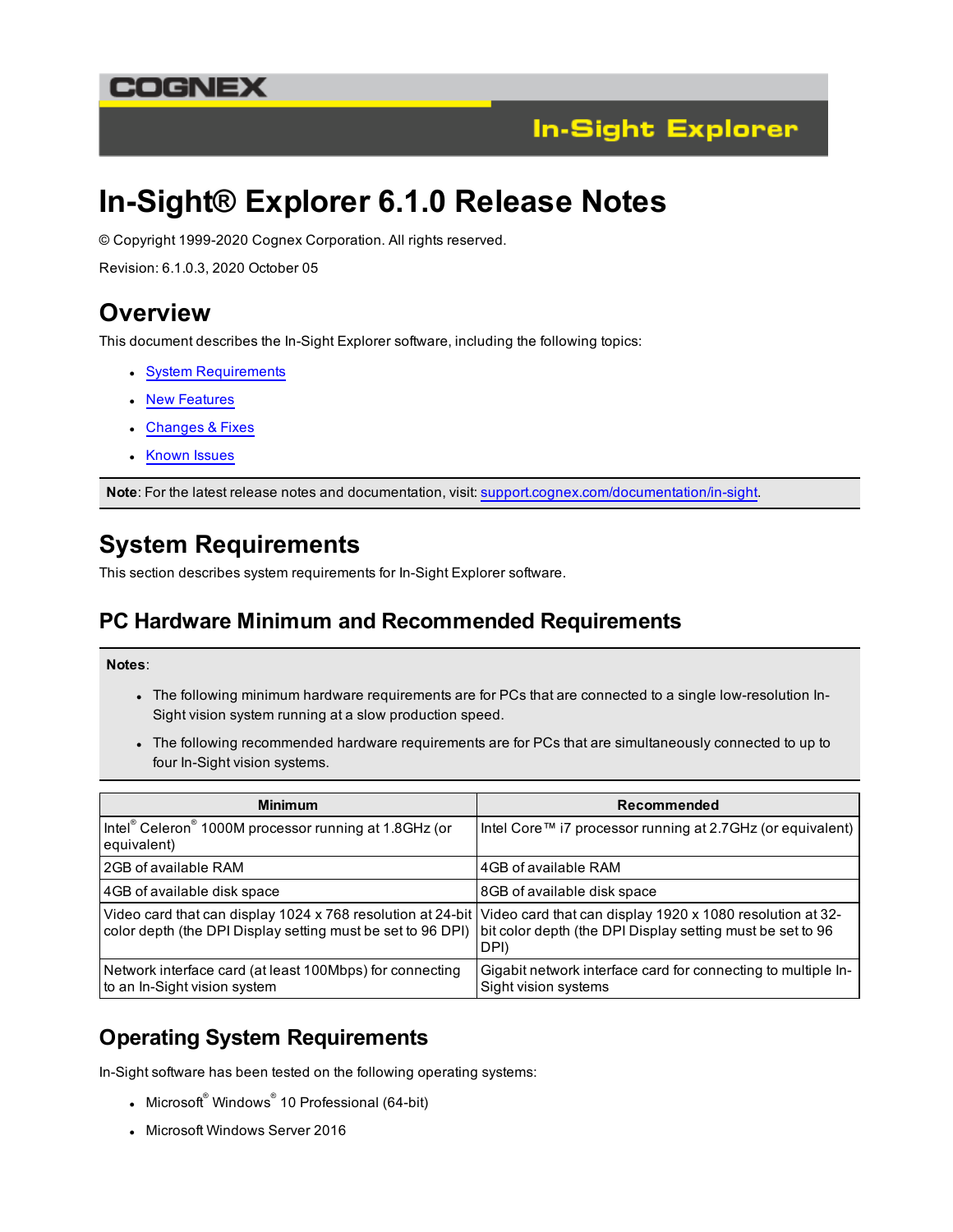Although you can install and run In-Sight Explorer on other Windows operating systems, PCs that do not meet the preceding requirements are not officially supported.

### **Supported Languages**

- Chinese (Simplified)
- English
- French
- German
- Japanese
- Korean
- Spanish (European)

### **Firmware Version Support**

In-Sight 6.1.0 software contains three firmware versions:

- $\bullet$  In-Sight 6.1.0
- $\bullet$  In-Sight 5.9.2
- $\bullet$  In-Sight 4.10.5 PR1

In-Sight vision systems that have older firmware versions might work properly. However, some features are unsupported with older firmware versions and are not fully tested. For optimal performance, update vision systems that run older firmware to the most recent, supported firmware versions. For a list of models and supported firmware versions, see the Firmware Versions topic in the *In-Sight® Explorer Help* file.

#### **In-Sight Firmware 6.1.0**

- In-Sight 2000 series vision sensors
- In-Sight 7000 Gen2 series vision systems
- In-Sight 8000 series vision systems
- In-Sight 9000 series vision systems
- In-Sight Advantage Engine

#### **In-Sight Firmware 5.9.2**

• In-Sight 5705 and 5705C vision systems

#### **In-Sight Firmware 4.10.5 PR1**

- In-Sight Micro 1000 series vision systems
- In-Sight 5000 series vision systems (except In-Sight 5705 and 5705C vision systems)
- In-Sight 7000 series vision systems (except In-Sight 7000 Gen2 series vision systems)

### **Microsoft .NET Framework 4.5.2**

In-Sight software requires Microsoft .NET Framework 4.5.2. If the In-Sight software installer fails to detect Microsoft .NET Framework 4.5.2, it attempts to download and install it.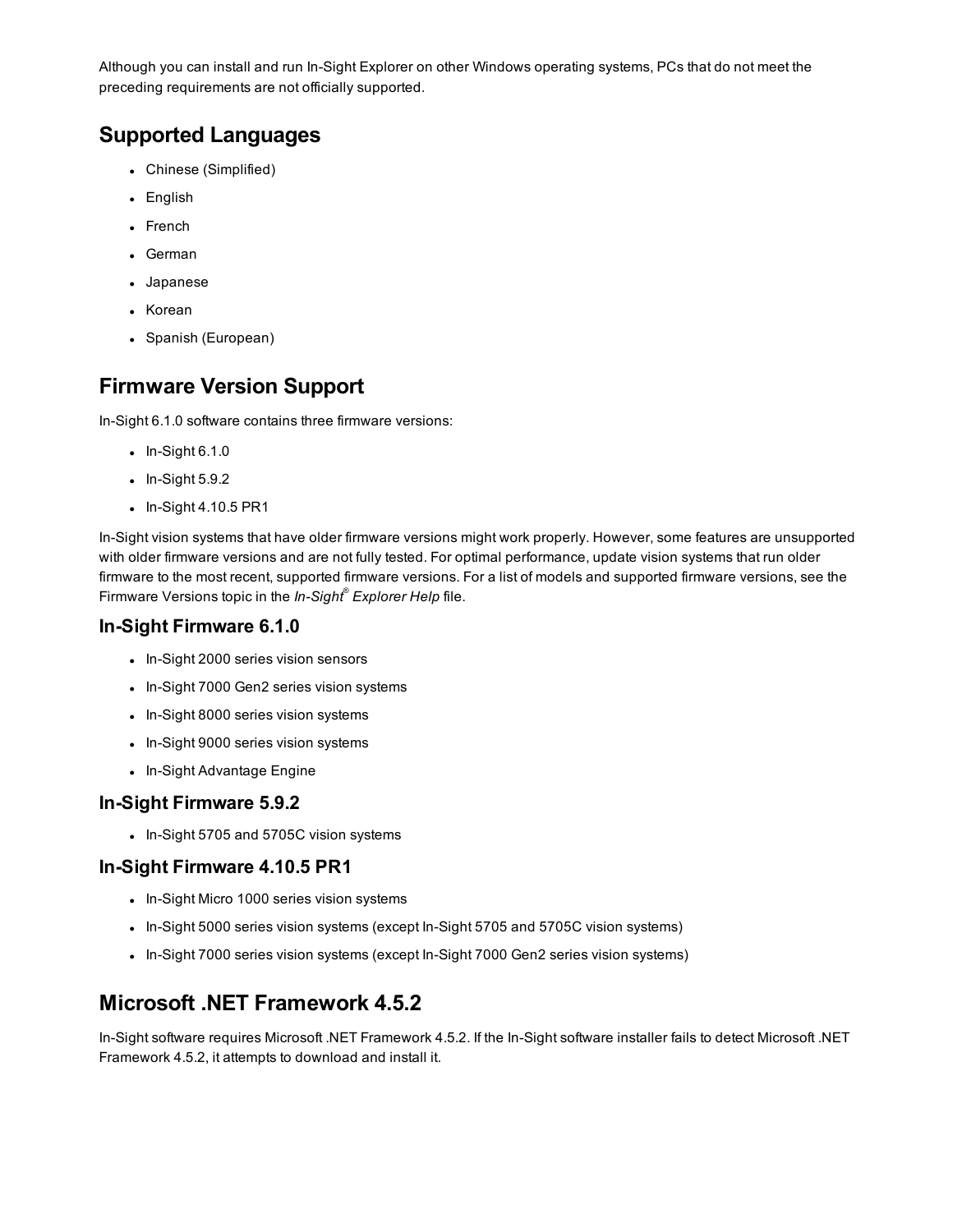# <span id="page-2-0"></span>**New Features**

#### **New Features**

The EasyBuilder 1D and 2D Identification tools and ReadIDMax spreadsheet function's Advanced Decode Mode have been optimized to use Hotbars® , a best-in-class technology that locates, extracts, and decodes 1D barcodes quickly and accurately. The functionality has also been extended to ensure fast and reliable decoding of even the most challenging 2D DPM codes.

The following updates were made to the ReadIDMax spreadsheet function:

- Added support for reading multiple Maxicode symbols.
- Added a DotCode option to the Symbology Group drop-down, enabling decoding of DotCode symbols.
- Added an Aztec Code option to the Symbology Group drop-down, enabling decoding of Aztec Code symbols.
- Added an MSI checkbox to the 1D Symbologies, to enable MSI (also known as Modified Plessey) reading.
- Added a Code 25 checkbox to the 1D Symbologies, to enable Code 25 (also known as Code 2 of 5) reading.
- The following enhancements were made to Advanced Decode Mode:
	- IDMax has been enhanced to use advanced image processing and image analysis techniques to ensure the highest yield on difficult 1D codes (for example, symbols with low contrast, severe damage, low pixels per module, etc.) or challenging 2D DPM codes produced by laser, dot peen, ECE and Ink Jet technologies.
	- A new IDQuick option has been added, that provides high-speed decoding of symbols that are well formed and appear in high contrast.
	- . The Allow Non-conformant Modules option is no longer supported. When upgrading to In-Sight 6.1.0 firmware and an existing job file is loaded to the vision system, it is automatically updated to use the IDMax decoding option.
	- The High Speed High Contrast and IDQuick (Yield Preferred) options are no longer supported. When upgrading to In-Sight 6.1.0 firmware and an existing job file is loaded to the vision system, it is automatically updated to use the IDQuick decoding option.
- Added a Severe Perspective option to the Decode Settings Perspective drop-down, to decode Data Matrix symbols with severe perspective distortion at read time.
- $\,$  Added a Symbol Damage drop-down to the Decode Settings, to enable 2DMax $^{\circ}$  and PowerGrid $^{\circ}$  and allow reading of low-quality Data Matrix and QR symbols, including symbols with damage to their quiet zones, finder patterns and clocking patterns.
- Added a Rectangular Extension checkbox to the Decode Settings, to specify whether the Data Matrix symbol is decoded using Data Matrix Rectangular Extension (DMRE), for symbols used in applications with high data density and limited vertical space available for marking the code.
- Added a Minimum Decodes Before Output drop-down to the Decode Settings, to specify the number of matching decodes for a successful read of the 1D symbol.

The following updates were made to the 1D tab of the Read 1D Code and Read 1D Codes (1 - 20) Identification tools in EasyBuilder:

- Added an MSI checkbox to the 1D Symbologies, to enable MSI (also known as Modified Plessey) reading.
- Added a Code 25 checkbox to the 1D Symbologies, to enable Code 25 (also known as Code 2 of 5) reading.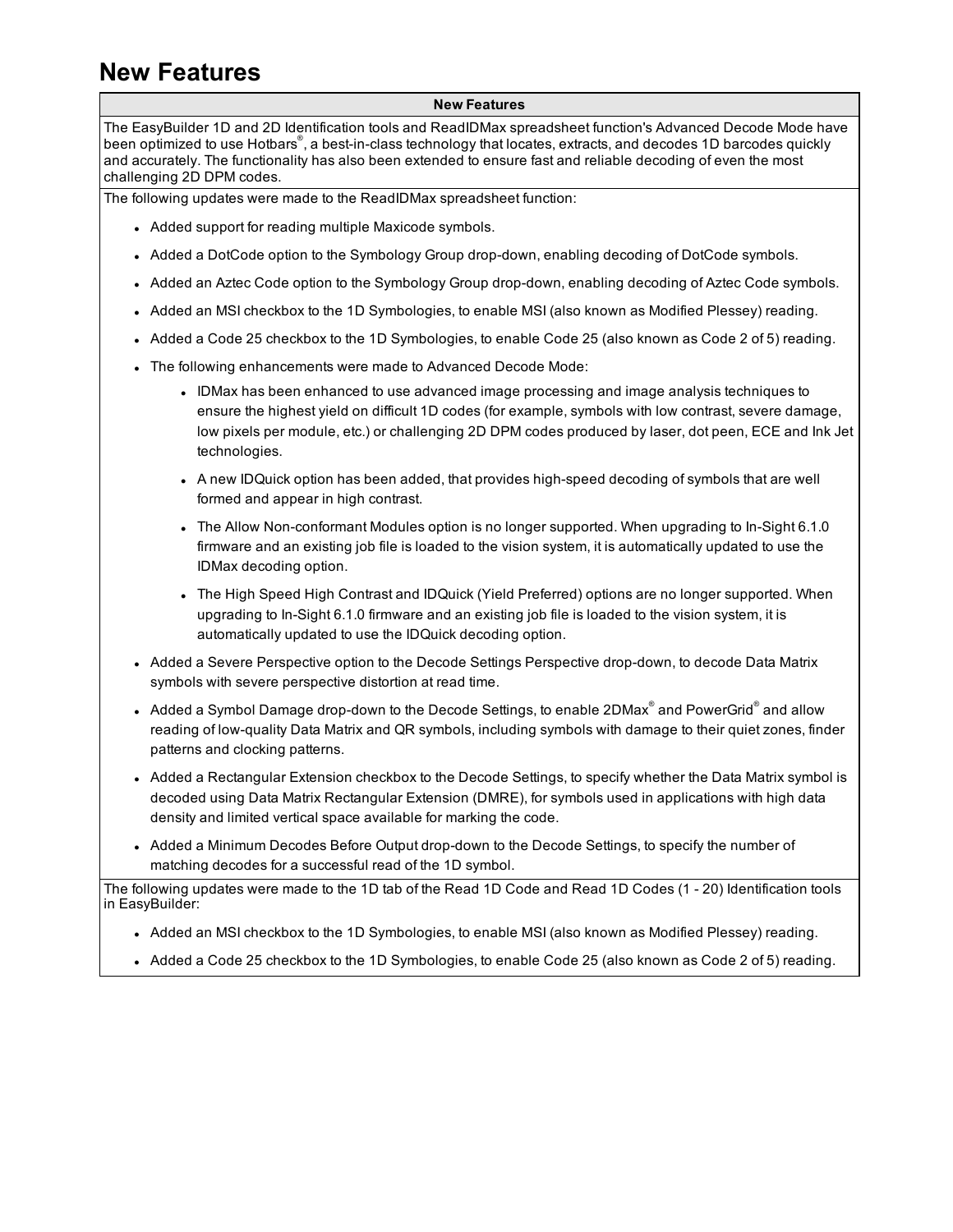#### **New Features**

The following updates were made to the Settings tab of the Read 2D Code and Read 2D Codes (1 - 20) Identification tools in EasyBuilder:

- Support for reading multiple Maxicode symbols has been added to the Read 2D Codes (1 20) Identification tool.
- Added a DotCode option to the Symbology Group drop-down, enabling decoding of DotCode symbols.
- Added an Aztec Code option to the Symbology Group drop-down, enabling decoding of Aztec Code symbols.
- Added a Symbol Damage drop-down, to enable 2DMax and PowerGrid and allow reading of low-quality Data Matrix and QR symbols, including symbols with damage to their quiet zones, finder patterns and clocking patterns.
- Added a Rectangular Extension checkbox to decode the Data Matrix symbol using Data Matrix Rectangular Extension (DMRE), for symbols used in applications with high data density and limited vertical space available for marking the code.

Enhanced PDF417 decoder robustness on defects and damage.

This release includes QR Code reading enhancements.

In-Sight firmware version 6.1.0 and later is current with GS1 General Specifications, Version 19.1.

The following new features were implemented to support the Sensor filmstrip:

- The FTP get command now supports retrieving Sensor filmstrip images stored to the vision system. When issuing the FTP get [file name] command, the filmstrip image file name must be in the following format: get image rqN.bmp where N is the 0-19 index of a specific filmstrip image. For example, get image rq3.bmp retrieves the fourth filmstrip image.
- The following new Native Mode commands were added:
	- Get /resultQueue/frozen to return the frozen/unfrozen state of the Sensor filmstrip.
	- Put /resultQueue/frozen true to freeze the Sensor filmstrip.
	- Put /resultQueue/frozen false to unfreeze the Sensor filmstrip.
	- Post /resultQueue/clear to clear the Sensor filmstrip.
	- Post /resultQueue/toString that returns a string with a 1 (pass) or 0 (fail) for each Sensor filmstrip image. The length of the string is the equal to the number of queued results.

A new GetPostInspectionTime Vision Data Access spreadsheet function has been added to return the post-inspection time, in milliseconds, for the previous inspection. This function returns #ERR for the first inspection and if the vision system is Offline.

# <span id="page-3-0"></span>**Changes & Fixes**

**Notes**:

- For changes and fixes in previous releases, see past In-Sight Explorer release notes. Release notes for previous 5.x.x releases are available in the *In-Sight Explorer® Help* file.
- The release notes include issue numbers (where applicable) to better track known issues reported by Cognex Technical Support.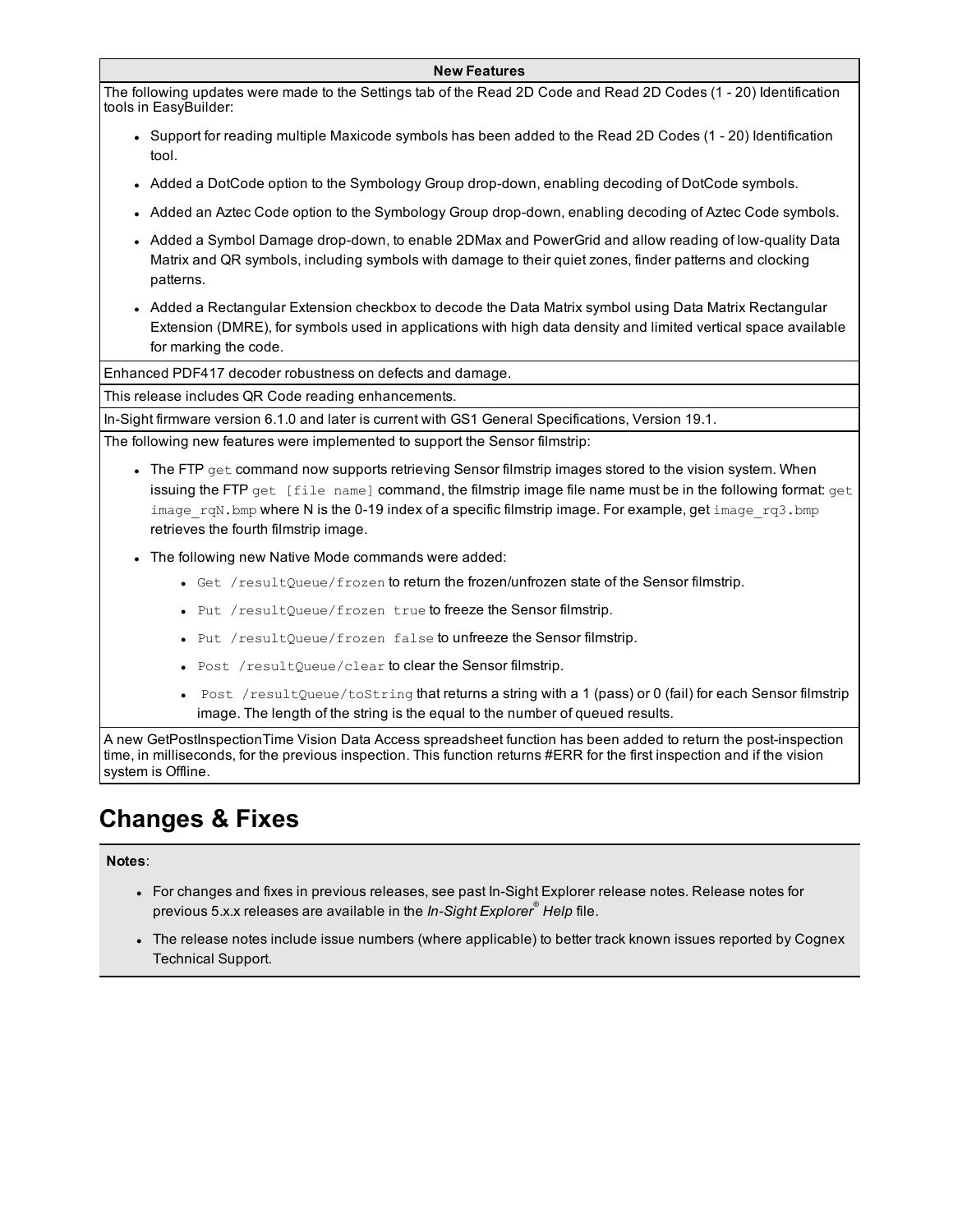| Issue#      | <b>Change/Fix</b>                                                                                                                                                                                                                                                                                                                                                                                                    | <b>Applicable</b><br><b>Firmware</b><br><b>Version</b> |
|-------------|----------------------------------------------------------------------------------------------------------------------------------------------------------------------------------------------------------------------------------------------------------------------------------------------------------------------------------------------------------------------------------------------------------------------|--------------------------------------------------------|
| IS-<br>4366 | The GetAllTime Vision Data Access spreadsheet function has been updated to include the pre-<br>inspection time before the job executes, to more accurately report the time for the image to be<br>acquired and the job to execute.                                                                                                                                                                                   | 6.1.0                                                  |
|             | Note: The real-world job execution time will not be increased. This change only affects the<br>execution time returned by the GetAllTime function.                                                                                                                                                                                                                                                                   |                                                        |
| IS-<br>4313 | When communicating over TCP/IP or UDP, the QueryDevice spreadsheet function now correctly<br>updates to display the data read back from the TCP/IP or UDP device. Previously, the<br>QueryDevice function only updated if it contained an invalid input parameter and returned #ERR.                                                                                                                                 | 6.1.0                                                  |
| IS-<br>4283 | The status bar in the Spreadsheet View and the Results tab in the EasyBuilder View Palette have<br>been updated to display the job execution time and total execution time. The total execution time is<br>the job execution plus any additional pre-inspection and post-inspection time.                                                                                                                            | 6.1.0                                                  |
| IS-<br>4283 | When the Acquire button is pressed in the Spreadsheet View Profile Job dialog, the Total time<br>correctly displays the job execution time.                                                                                                                                                                                                                                                                          | 6.1.0                                                  |
| IS-<br>4195 | When using the BeadFind and BeadInspect spreadsheet functions, the bead path no longer<br>always must intersect the bead to correctly find the bead. During inspection, the bead may move,<br>and both edges of the bead may be positioned on one side of the bead path. Previously, the bead<br>would not have been detected and a "No Bead Found" error was reported.                                              | 6.1.0                                                  |
| IS-<br>4119 | When connected to the vision system over FTP and issuing the FTP mget command, files are<br>properly downloaded from the vision system and saved to the default directory of the FTP client on<br>the remote host. Previously, if the vision system was running In-Sight firmware version 5.8.0 - 5.9.2<br>and the FTP mget command was issued, an FTP 550 error was returned, indicating the file was<br>not found. | 6.1.0                                                  |
| IS-<br>4044 | When the VerifylDCode spreadsheet function is configured to use ISO 15415:2004 or AIM-DPM -<br>Process Control Metrics, the GetFixedPatternDamage Vision Data Access function now returns a<br>consistent grade for the decoded symbol.                                                                                                                                                                              | 6.1.0                                                  |
| IS-<br>2965 | The maximum region size for the following 1D and 2D symbologies has been increased to 2592 x<br>2048 (Wide x High) for the following symbologies. Previously, the maximum region size for these<br>symbologies was 2048 x 2048.                                                                                                                                                                                      | 6.1.0                                                  |
|             | • Code 128                                                                                                                                                                                                                                                                                                                                                                                                           |                                                        |
|             | $\bullet$ Code 39                                                                                                                                                                                                                                                                                                                                                                                                    |                                                        |
|             | Interleaved 2 of 5                                                                                                                                                                                                                                                                                                                                                                                                   |                                                        |
|             | • UPC/EAN                                                                                                                                                                                                                                                                                                                                                                                                            |                                                        |
|             | Code 93                                                                                                                                                                                                                                                                                                                                                                                                              |                                                        |
|             | Codabar                                                                                                                                                                                                                                                                                                                                                                                                              |                                                        |
|             | <b>PDF417</b>                                                                                                                                                                                                                                                                                                                                                                                                        |                                                        |
|             | POSTNET                                                                                                                                                                                                                                                                                                                                                                                                              |                                                        |
|             | PLANET                                                                                                                                                                                                                                                                                                                                                                                                               |                                                        |
|             | • Japan Post                                                                                                                                                                                                                                                                                                                                                                                                         |                                                        |
|             | • Australian Post                                                                                                                                                                                                                                                                                                                                                                                                    |                                                        |
|             | $\cdot$ UPU                                                                                                                                                                                                                                                                                                                                                                                                          |                                                        |
|             | Intelligent Mail Barcode                                                                                                                                                                                                                                                                                                                                                                                             |                                                        |
|             | Data Matrix                                                                                                                                                                                                                                                                                                                                                                                                          |                                                        |
|             | QR Code                                                                                                                                                                                                                                                                                                                                                                                                              |                                                        |
|             | MaxiCode                                                                                                                                                                                                                                                                                                                                                                                                             |                                                        |
| N/A         | The 5705 and 5705C vision systems are not supported with In-Sight firmware version 6.1.0.                                                                                                                                                                                                                                                                                                                            | 6.1.0                                                  |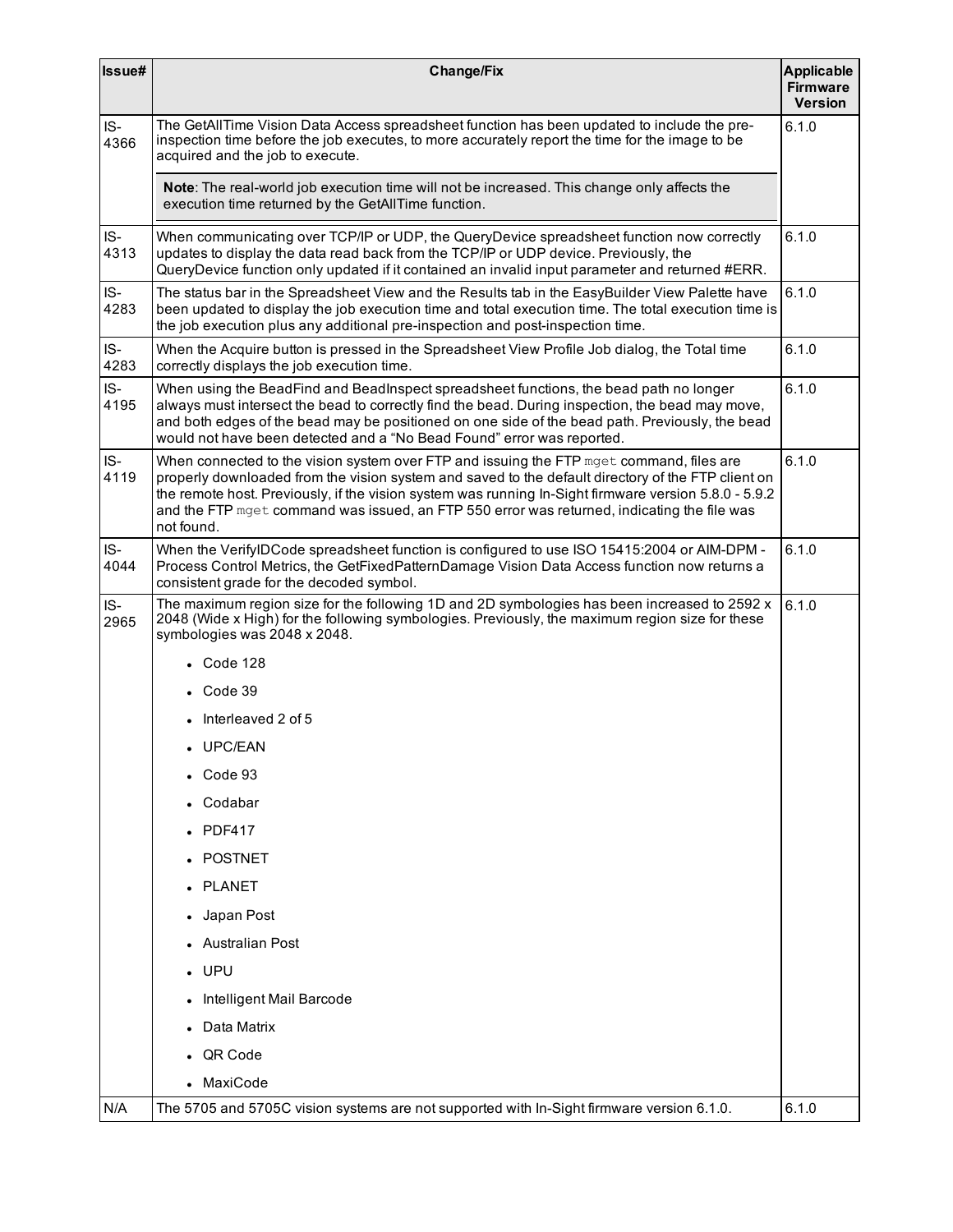| Issue# | <b>Change/Fix</b>                                                                                                                                                                                                                             | <b>Applicable</b><br><b>Firmware</b><br><b>Version</b> |
|--------|-----------------------------------------------------------------------------------------------------------------------------------------------------------------------------------------------------------------------------------------------|--------------------------------------------------------|
| N/A    | Microsoft Windows 7 Professional, Service Pack 1 (64-bit) is no longer supported with In-Sight<br>software.                                                                                                                                   | I N/A                                                  |
| N/A    | Microsoft .NET Framework 3.5 SP1 is no longer supported with In-Sight software.                                                                                                                                                               | N/A                                                    |
| N/A    | The OPC Classic Server software is no longer supported. If OPC support is required, it is<br>recommended that you migrate from the OPC Classic Server to the In-Sight OPC UA Server. For<br>more information, see the In-Sight Explorer Help. | 6.1.0                                                  |

# <span id="page-5-0"></span>**Known Issues**

**Note**: The release notes include issue numbers (where applicable) to better track known issues reported by Cognex Technical Support.

| Issue#  | <b>Issue</b>                                                                                                                                                                                                                                                                                                                        | <b>Affected</b><br><b>Firmware</b><br><b>Version</b> |
|---------|-------------------------------------------------------------------------------------------------------------------------------------------------------------------------------------------------------------------------------------------------------------------------------------------------------------------------------------|------------------------------------------------------|
| IS-4432 | 6.1.0<br>If the ReadIDMax function is configured to read Data Matrix symbols, the Enable Training option<br>is checked and Train Perspective is selected from the Perspective drop-down, subsequent<br>attempts to read the symbol will fail.                                                                                       |                                                      |
| IS-2854 | After a power-cycle, if the vision system/sensor receives a new trigger, no new results are added<br>to the Sensor Filmstrip queue. However, the image and spreadsheet continue to update<br>correctly.                                                                                                                             | 6.1.0                                                |
|         | Conditions:                                                                                                                                                                                                                                                                                                                         |                                                      |
|         | • An In-Sight vision system/sensor is configured to use the Sensor Filmstrip.                                                                                                                                                                                                                                                       |                                                      |
|         | In the Sensor Filmstrip Settings dialog, the Queue drop-down is configured as Separate<br>Pass and Fail Results.                                                                                                                                                                                                                    |                                                      |
|         | In the Sensor Filmstrip Settings dialog, the Queue Size is increased or decreased.<br>$\bullet$                                                                                                                                                                                                                                     |                                                      |
|         | The vision system/sensor is power-cycled.                                                                                                                                                                                                                                                                                           |                                                      |
|         | After the power-cycle, the vision system receives a new trigger.                                                                                                                                                                                                                                                                    |                                                      |
|         | Workaround:                                                                                                                                                                                                                                                                                                                         |                                                      |
|         | 1. Within In-Sight Explorer, click Sensor menu > Sensor Filmstrip Settings to launch the<br>Sensor Filmstrip Settings dialog.                                                                                                                                                                                                       |                                                      |
|         | 2. From the Queue drop-down, select an option other than Separate Pass and Fail Results<br>and click OK.                                                                                                                                                                                                                            |                                                      |
|         | 3. Relaunch the Sensor Filmstrip Settings dialog.                                                                                                                                                                                                                                                                                   |                                                      |
|         | 4. From the Queue drop-down, select Separate Pass and Fail Results and click OK. When<br>the vision system/sensor is triggered, results are correctly added to the queue.                                                                                                                                                           |                                                      |
|         | FFP-1646   In-Sight 2000 series vision sensors running In-Sight firmware version 5.9.1 and later are not<br>certified for PROFINET Conformance. To run In-Sight 2000 series vision sensors with PROFINET<br>Conformance, you can downgrade the In-Sight 2000 series vision sensors' firmware version to<br>In-Sight 5.9.0 or 5.8.x. | 5.9.1 &<br>6.1.0                                     |